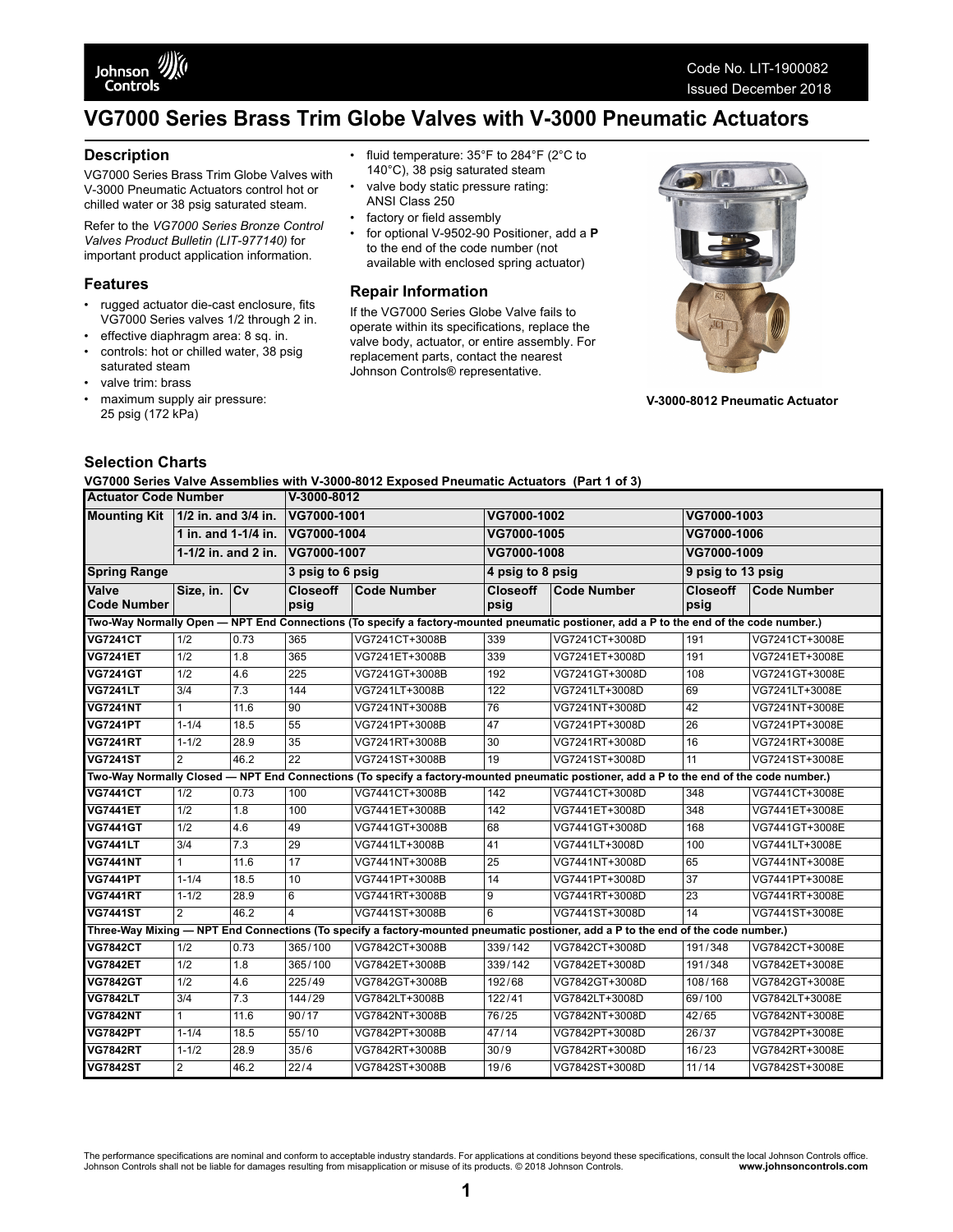**VG7000 Series Valve Assemblies with V-3000-8012 Exposed Pneumatic Actuators (Part 2 of 3)**

| <b>Actuator Code Number</b>                |                        |              | V-3000-8012      |                                  |                  |                                                                                                                                                   |                   |                                  |  |
|--------------------------------------------|------------------------|--------------|------------------|----------------------------------|------------------|---------------------------------------------------------------------------------------------------------------------------------------------------|-------------------|----------------------------------|--|
| <b>Mounting Kit</b><br>1/2 in. and 3/4 in. |                        | VG7000-1001  |                  | VG7000-1002                      |                  | VG7000-1003                                                                                                                                       |                   |                                  |  |
|                                            | 1 in. and 1-1/4 in.    |              | VG7000-1004      |                                  | VG7000-1005      |                                                                                                                                                   | VG7000-1006       |                                  |  |
| 1-1/2 in. and 2 in.                        |                        | VG7000-1007  |                  | VG7000-1008                      |                  | VG7000-1009                                                                                                                                       |                   |                                  |  |
| <b>Spring Range</b>                        |                        |              | 3 psig to 6 psig |                                  | 4 psig to 8 psig |                                                                                                                                                   | 9 psig to 13 psig |                                  |  |
| Valve                                      | Size, in.              | <b>Cv</b>    | <b>Closeoff</b>  | <b>Code Number</b>               | <b>Closeoff</b>  | <b>Code Number</b>                                                                                                                                | <b>Closeoff</b>   | <b>Code Number</b>               |  |
| <b>Code Number</b>                         |                        |              | psig             |                                  | psig             |                                                                                                                                                   | psig              |                                  |  |
|                                            |                        |              |                  |                                  |                  | Two-Way Normally Open - Union Sweat End Connections (To specify a factory-mounted pneumatic postioner, add a P to the end of the code number.)    |                   |                                  |  |
| <b>VG7281CT</b>                            | 1/2                    | 0.73         | 365              | VG7281CT+3008B                   | 339              | VG7281CT+3008D                                                                                                                                    | 191               | VG7281CT+3008E                   |  |
| <b>VG7281ET</b>                            | 1/2                    | 1.8          | 365              | VG7281ET+3008B                   | 339              | VG7281ET+3008D                                                                                                                                    | 191               | VG7281ET+3008E                   |  |
| <b>VG7281GT</b>                            | 1/2                    | 4.6          | 225              | VG7281GT+3008B                   | 192              | VG7281GT+3008D                                                                                                                                    | 108               | VG7281GT+3008E                   |  |
| <b>VG7281LT</b>                            | 3/4                    | 7.3          | 144              | VG7281LT+3008B                   | 122              | VG7281LT+3008D                                                                                                                                    | 69                | VG7281LT+3008E                   |  |
| <b>VG7281NT</b>                            | 1                      | 11.6         | 90               | VG7281NT+3008B                   | 76               | VG7281NT+3008D                                                                                                                                    | 42                | VG7281NT+3008E                   |  |
| <b>VG7281PT</b>                            | $1 - 1/4$              | 18.5         | 55               | VG7281PT+3008B                   | 47               | VG7281PT+3008D                                                                                                                                    | 26                | VG7281PT+3008E                   |  |
| <b>VG7281RT</b>                            | $1 - 1/2$              | 28.9         | 35               | VG7281RT+3008B                   | 30               | VG7281RT+3008D                                                                                                                                    | 16                | VG7281RT+3008E                   |  |
| <b>VG7281ST</b>                            | $\overline{2}$         | 46.2         | $\overline{22}$  | VG7281ST+3008B                   | 19               | VG7281ST+3008D                                                                                                                                    | 11                | VG7281ST+3008E                   |  |
|                                            |                        |              |                  |                                  |                  | Two-Way Normally Closed - Union Sweat End Connections (To specify a factory-mounted pneumatic postioner, add a P to the end of the code number.)  |                   |                                  |  |
| <b>VG7481CT</b>                            | 1/2                    | 0.73         | 100              | VG7481CT+3008B                   | 142              | VG7481CT+3008D                                                                                                                                    | 348               | VG7481CT+3008E                   |  |
| <b>VG7481ET</b>                            | 1/2                    | 1.8          | 100              | VG7481ET+3008B                   | 142              | VG7481ET+3008D                                                                                                                                    | 348               | VG7481ET+3008E                   |  |
| <b>VG7481GT</b>                            | 1/2                    | 4.6          | 49               | VG7481GT+3008B                   | 68               | VG7481GT+3008D                                                                                                                                    | 168               | VG7481GT+3008E                   |  |
| <b>VG7481LT</b>                            | 3/4                    | 7.3          | 29               | VG7481LT+3008B                   | 41               | VG7481LT+3008D                                                                                                                                    | 100               | VG7481LT+3008E                   |  |
| <b>VG7481NT</b>                            | 1                      | 11.6         | 17               | VG7481NT+3008B                   | 25               | VG7481NT+3008D                                                                                                                                    | 65                | VG7481NT+3008E                   |  |
| <b>VG7481PT</b>                            | $1 - 1/4$              | 18.5         | 10               | VG7481PT+3008B                   | 14               | VG7481PT+3008D                                                                                                                                    | 37                | VG7481PT+3008E                   |  |
| <b>VG7481RT</b>                            | $1 - 1/2$              | 28.9         | 6                | VG7481RT+3008B                   | 9                | VG7481RT+3008D                                                                                                                                    | 23                | VG7481RT+3008E                   |  |
| <b>VG7481ST</b>                            | $\overline{2}$         | 46.2         | $\overline{4}$   | VG7481ST+3008B                   | 6                | VG7481ST+3008D                                                                                                                                    | 14                | VG7481ST+3008E                   |  |
|                                            |                        |              |                  |                                  |                  | Three-Way Mixing — Union Sweat End Connections (To specify a factory-mounted pneumatic postioner, add a P to the end of the code number.)         |                   |                                  |  |
| <b>VG7882CT</b>                            | 1/2                    | 0.73         | 365/100          | VG7882CT+3008B                   | 339/142          | VG7882CT+3008D                                                                                                                                    | 191/348           | VG7882CT+3008E                   |  |
| <b>VG7882ET</b>                            | 1/2                    | 1.8          | 365/100          | VG7882ET+3008B                   | 339/142          | VG7882ET+3008D                                                                                                                                    | 191/348           | VG7882ET+3008E                   |  |
| <b>VG7882GT</b>                            | 1/2                    | 4.6          | 225/49           | VG7882GT+3008B                   | 192/68           | VG7882GT+3008D                                                                                                                                    | 108/168           | VG7882GT+3008E                   |  |
| <b>VG7882LT</b><br><b>VG7882NT</b>         | 3/4                    | 7.3          | 144/29<br>90/17  | VG7882LT+3008B                   | 122/41           | VG7882LT+3008D                                                                                                                                    | 69/100            | VG7882LT+3008E                   |  |
|                                            | 1                      | 11.6         |                  | VG7882NT+3008B                   | 76/25            | VG7882NT+3008D                                                                                                                                    | 42/65             | VG7882NT+3008E                   |  |
| <b>VG7882PT</b><br><b>VG7882RT</b>         | $1 - 1/4$<br>$1 - 1/2$ | 18.5<br>28.9 | 55/10<br>35/6    | VG7882PT+3008B<br>VG7882RT+3008B | 47/14<br>30/9    | VG7882PT+3008D<br>VG7882RT+3008D                                                                                                                  | 26/37<br>16/23    | VG7882PT+3008E<br>VG7882RT+3008E |  |
| <b>VG7882ST</b>                            | $\overline{2}$         | 46.2         | 22/4             | VG7882ST+3008B                   | 19/6             | VG7882ST+3008D                                                                                                                                    | 11/14             | VG7882ST+3008E                   |  |
|                                            |                        |              |                  |                                  |                  | Two-Way Normally Open - 3/8 in. Union Sweat End Connections (To specify a factory-mounted pneumatic postioner, add a P to the end of the code     |                   |                                  |  |
| number.)                                   |                        |              |                  |                                  |                  |                                                                                                                                                   |                   |                                  |  |
| <b>VG7271CT</b>                            | 1/2                    | 0.73         | 365              | VG7271CT+3008B                   | 339              | VG7271CT+3008D                                                                                                                                    | 191               | VG7271CT+3008E                   |  |
| <b>VG7271ET</b>                            | 1/2                    | 1.8          | 365              | VG7271ET+3008B                   | 339              | VG7271ET+3008D                                                                                                                                    | 191               | VG7271ET+3008E                   |  |
| <b>VG7271GT</b>                            | 1/2                    | 4.6          | 225              | VG7271GT+3008B                   | 192              | VG7271GT+3008D                                                                                                                                    | 108               | VG7271GT+3008E                   |  |
| number.)                                   |                        |              |                  |                                  |                  | Two-Way Normally Closed - 3/8 in. Union Sweat End Connections (To specify a factory-mounted pneumatic postioner, add a P to the end of the code   |                   |                                  |  |
| <b>VG7471CT</b>                            | 1/2                    | 0.73         | 100              | VG7471CT+3008B                   | 142              | VG7471CT+3008D                                                                                                                                    | 348               | VG7471CT+3008E                   |  |
| <b>VG7471ET</b>                            | 1/2                    | 1.8          | 100              | VG7471ET+3008B                   | 142              | VG7471ET+3008D                                                                                                                                    | 348               | VG7471ET+3008E                   |  |
| <b>VG7471GT</b>                            | 1/2                    | 4.6          | 49               | VG7471GT+3008B                   | 68               | VG7471GT+3008D                                                                                                                                    | 168               | VG7471GT+3008E                   |  |
|                                            |                        |              |                  |                                  |                  | Three-Way Mixing - 3/8 in. Union Sweat End Connections (To specify a factory-mounted pneumatic postioner, add a P to the end of the code number.) |                   |                                  |  |
| <b>VG7872CT</b>                            | 1/2                    | 0.73         | 365/100          | VG7872CT+3008B                   | 339/142          | VG7872CT+3008D                                                                                                                                    | 191/348           | VG7872CT+3008E                   |  |
| <b>VG7872ET</b>                            | 1/2                    | 1.8          | 365/100          | VG7872ET+3008B                   | 339/142          | VG7872ET+3008D                                                                                                                                    | 191/348           | VG7872ET+3008E                   |  |
| <b>VG7872GT</b>                            | 1/2                    | 4.6          | 225/49           | VG7872GT+3008B                   | 192/68           | VG7872GT+3008D                                                                                                                                    | 108/168           | VG7872GT+3008E                   |  |
| number.)                                   |                        |              |                  |                                  |                  | Two-Way Normally Open - 3/4 in. Union Sweat End Connections (To specify a factory-mounted pneumatic postioner, add a P to the end of the code     |                   |                                  |  |
| <b>VG7291CT</b>                            | 1/2                    | 0.73         | 365              | VG7291CT+3008B                   | 339              | VG7291CT+3008D                                                                                                                                    | 191               | VG7291CT+3008E                   |  |
| <b>VG7291ET</b>                            | 1/2                    | 1.8          | 365              | VG7291ET+3008B                   | 339              | VG7291ET+3008D                                                                                                                                    | 191               | VG7291ET+3008E                   |  |
| <b>VG7291GT</b>                            | 1/2                    | 4.6          | 225              | VG7291GT+3008B                   | 192              | VG7291GT+3008D                                                                                                                                    | 108               | VG7291GT+3008E                   |  |
| number.)                                   |                        |              |                  |                                  |                  | Two-Way Normally Closed - 3/4 in. Union Sweat End Connections (To specify a factory-mounted pneumatic postioner, add a P to the end of the code   |                   |                                  |  |
| <b>VG7491CT</b>                            | 1/2                    | 0.73         | 100              | VG7491CT+3008B                   | 142              | VG7491CT+3008D                                                                                                                                    | 348               | VG7491CT+3008E                   |  |
| <b>VG7491ET</b>                            | 1/2                    | 1.8          | 100              | VG7491ET+3008B                   | 142              | VG7491ET+3008D                                                                                                                                    | 348               | VG7491ET+3008E                   |  |
| <b>VG7491GT</b>                            | 1/2                    | 4.6          | 49               | VG7491GT+3008B                   | 68               | VG7491GT+3008D                                                                                                                                    | 168               | VG7491GT+3008E                   |  |

The performance specifications are nominal and conform to acceptable industry standards. For applications at conditions beyond these specifications, consult the local Johnson Controls office.<br>Johnson Controls . some www.jo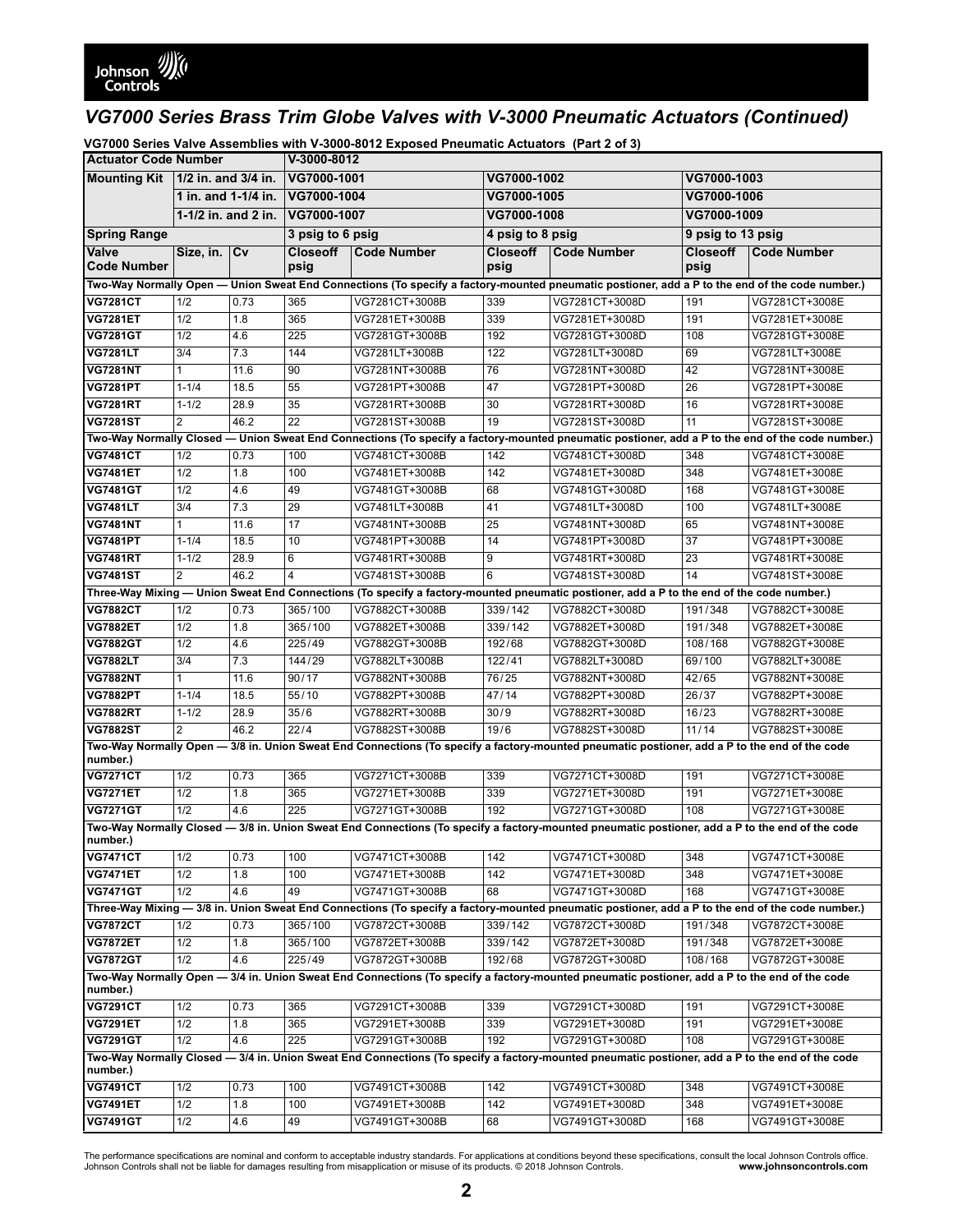**VG7000 Series Valve Assemblies with V-3000-8012 Exposed Pneumatic Actuators (Part 3 of 3)**

| <b>Actuator Code Number</b>                                                                                                                       |                                  | V-3000-8012 |                            |                                                                                            |                         |                                  |                         |                                  |
|---------------------------------------------------------------------------------------------------------------------------------------------------|----------------------------------|-------------|----------------------------|--------------------------------------------------------------------------------------------|-------------------------|----------------------------------|-------------------------|----------------------------------|
|                                                                                                                                                   | Mounting Kit 1/2 in. and 3/4 in. |             | VG7000-1001                |                                                                                            | VG7000-1002             |                                  | VG7000-1003             |                                  |
|                                                                                                                                                   | 1 in. and 1-1/4 in.              |             | VG7000-1004                |                                                                                            | VG7000-1005             |                                  | VG7000-1006             |                                  |
|                                                                                                                                                   | 1-1/2 in. and 2 in.              |             | VG7000-1007                |                                                                                            | VG7000-1008             |                                  | VG7000-1009             |                                  |
| <b>Spring Range</b>                                                                                                                               |                                  |             | 3 psig to 6 psig           |                                                                                            | 4 psig to 8 psig        |                                  | 9 psig to 13 psig       |                                  |
| Valve                                                                                                                                             | Size, in.   Cv                   |             | <b>Closeoff</b>            | <b>Code Number</b>                                                                         | <b>Closeoff</b>         | <b>Code Number</b>               | <b>Closeoff</b>         | <b>Code Number</b>               |
| <b>Code Number</b>                                                                                                                                |                                  |             | psig                       |                                                                                            | psig                    |                                  | psig                    |                                  |
| Three-Way Mixing — 3/4 in. Union Sweat End Connections (To specify a factory-mounted pneumatic postioner, add a P to the end of the code number.) |                                  |             |                            |                                                                                            |                         |                                  |                         |                                  |
| <b>VG7892CT</b>                                                                                                                                   | 1/2                              | 0.73        | 365/100                    | VG7892CT+3008B                                                                             | 339/142                 | VG7892CT+3008D                   | 191/348                 | VG7892CT+3008E                   |
| <b>VG7892ET</b>                                                                                                                                   | 1/2                              | 1.8         | 365/100                    | VG7892ET+3008B                                                                             | 339/142                 | VG7892ET+3008D                   | 191/348                 | VG7892ET+3008E                   |
| <b>VG7892GT</b>                                                                                                                                   | 1/2                              | 4.6         | 225/49                     | VG7892GT+3008B                                                                             | 192/68                  | VG7892GT+3008D                   | 108/168                 | VG7892GT+3008E                   |
|                                                                                                                                                   |                                  |             |                            | Two-Way Normally Open - Union Globe End Connections (No Positioner Option Available)       |                         |                                  |                         |                                  |
| <b>VG7251CT</b>                                                                                                                                   | 1/2                              | 0.73        | 365                        | VG7251CT+3008B                                                                             | 339                     | VG7251CT+3008D                   | 191                     | VG7251CT+3008E                   |
| <b>VG7251ET</b>                                                                                                                                   | 1/2                              | 1.8         | 365                        | VG7251ET+3008B                                                                             | 339                     | VG7251ET+3008D                   | 191                     | VG7251ET+3008E                   |
| <b>VG7251GT</b>                                                                                                                                   | 1/2                              | 4.6         | 225                        | VG7251GT+3008B                                                                             | 192                     | VG7251GT+3008D                   | 108                     | VG7251GT+3008E                   |
| <b>VG7251LT</b>                                                                                                                                   | 3/4                              | 7.3         | 144                        | VG7251LT+3008B                                                                             | 122                     | VG7251LT+3008D                   | 69                      | VG7251LT+3008E                   |
| <b>VG7251NT</b>                                                                                                                                   | $\mathbf{1}$                     | 11.6        | 90                         | VG7251NT+3008B                                                                             | 76                      | VG7251NT+3008D                   | 42                      | VG7251NT+3008E                   |
| <b>VG7251PT</b>                                                                                                                                   | $1 - 1/4$                        | 18.5        | 55                         | VG7251PT+3008B                                                                             | 47                      | VG7251PT+3008D                   | 26                      | VG7251PT+3008E                   |
| <b>VG7251RT</b>                                                                                                                                   | $1 - 1/2$                        | 28.9        | 35                         | VG7251RT+3008B                                                                             | 30                      | VG7251RT+3008D                   | 16                      | VG7251RT+3008E                   |
|                                                                                                                                                   |                                  |             |                            | Two-Way Normally Closed - Union Globe End Connections (No Positioner Option Available)     |                         |                                  |                         |                                  |
| <b>VG7451CT</b>                                                                                                                                   | 1/2                              | 0.73        | 100                        | VG7451CT+3008B                                                                             | 142                     | VG7451CT+3008D                   | 348                     | VG7451CT+3008E                   |
| <b>VG7451ET</b>                                                                                                                                   | 1/2                              | 1.8         | 100                        | VG7451ET+3008B                                                                             | 142                     | VG7451ET+3008D                   | 348                     | VG7451ET+3008E                   |
| <b>VG7451GT</b>                                                                                                                                   | 1/2                              | 4.6         | 49                         | VG7451GT+3008B                                                                             | 68                      | VG7451GT+3008D                   | 168                     | VG7451GT+3008E                   |
|                                                                                                                                                   |                                  |             |                            | Two-Way Normally Open - Union Angle End Connections (No Positioner Option Available)       |                         |                                  |                         |                                  |
| <b>VG7551CT</b>                                                                                                                                   | 1/2                              | 0.73        | 365                        | VG7551CT+3008B                                                                             | 339                     | VG7551CT+3008D                   | 191                     | VG7551CT+3008E                   |
| <b>VG7551ET</b>                                                                                                                                   | 1/2                              | 1.8         | 365                        | VG7551ET+3008B                                                                             | 339                     | VG7551ET+3008D                   | 191                     | VG7551ET+3008E                   |
| <b>VG7551GT</b>                                                                                                                                   | 1/2                              | 4.6         | 225                        | VG7551GT+3008B                                                                             | 192                     | VG7551GT+3008D                   | 108                     | VG7551GT+3008E                   |
| <b>VG7551LT</b><br><b>VG7551NT</b>                                                                                                                | 3/4<br>$\mathbf{1}$              | 7.3<br>11.6 | 144<br>90                  | VG7551LT+3008B<br>VG7551NT+3008B                                                           | 122<br>76               | VG7551LT+3008D<br>VG7551NT+3008D | 69<br>42                | VG7551LT+3008E<br>VG7551NT+3008E |
| <b>VG7551PT</b>                                                                                                                                   | $1 - 1/4$                        | 18.5        | 55                         | VG7551PT+3008B                                                                             | 47                      | VG7551PT+3008D                   | 26                      | VG7551PT+3008E                   |
| <b>VG7551RT</b>                                                                                                                                   | $1 - 1/2$                        | 28.9        | 35                         | VG7551RT+3008B                                                                             | 30                      | VG7551RT+3008D                   | 16                      | VG7551RT+3008E                   |
|                                                                                                                                                   |                                  |             |                            |                                                                                            |                         |                                  |                         |                                  |
|                                                                                                                                                   |                                  |             |                            | VG7000 Series Valve Assemblies with V-3000-8003 Enclosed Pneumatic Actuators (Part 1 of 3) |                         |                                  |                         |                                  |
| <b>Actuator Code Number</b>                                                                                                                       |                                  |             | V-3000-8003                |                                                                                            |                         |                                  |                         |                                  |
| <b>Mounting Kit</b>                                                                                                                               | 1/2 in. and 3/4 in.              |             | VG7000-1001<br>VG7000-1004 |                                                                                            | VG7000-1002             |                                  | VG7000-1003             |                                  |
|                                                                                                                                                   | 1 in. and 1-1/4 in.              |             |                            |                                                                                            | VG7000-1005             |                                  | VG7000-1006             |                                  |
|                                                                                                                                                   | 1-1/2 in. and 2 in.              |             | VG7000-1007                |                                                                                            | VG7000-1008             |                                  | VG7000-1009             |                                  |
| <b>Spring Range</b>                                                                                                                               |                                  |             | 3 psig to 6 psig           |                                                                                            | 4 psig to 8 psig        |                                  | 9 psig to 13 psig       |                                  |
| Valve<br><b>Code Number</b>                                                                                                                       | Size, in. Cv                     |             | <b>Closeoff</b><br>psig    | <b>Code Number</b>                                                                         | <b>Closeoff</b><br>psig | <b>Code Number</b>               | <b>Closeoff</b><br>psig | <b>Code Number</b>               |
| Two-Way Normally Open - NPT End Connections                                                                                                       |                                  |             |                            |                                                                                            |                         |                                  |                         |                                  |
| <b>VG7241CT</b>                                                                                                                                   | 1/2                              | 0.73        | 365                        | VG7241CT+3003B                                                                             | 339                     | VG7241CT+3003D                   | 191                     | VG7241CT+3003E                   |
| <b>VG7241ET</b>                                                                                                                                   | 1/2                              | 1.8         | 365                        | VG7241ET+3003B                                                                             | 339                     | VG7241ET+3003D                   | 191                     | VG7241ET+3003E                   |
| <b>VG7241GT</b>                                                                                                                                   | 1/2                              | 4.6         | 225                        | VG7241GT+3003B                                                                             | 192                     | VG7241GT+3003D                   | 108                     | VG7241GT+3003E                   |
| <b>VG7241LT</b>                                                                                                                                   | 3/4                              | 7.3         | 144                        | VG7241LT+3003B                                                                             | 122                     | VG7241LT+3003D                   | 69                      | VG7241LT+3003E                   |
| <b>VG7241NT</b>                                                                                                                                   | $\mathbf{1}$                     | 11.6        | 90                         | VG7241NT+3003B                                                                             | 76                      | VG7241NT+3003D                   | 42                      | VG7241NT+3003E                   |
| <b>VG7241PT</b>                                                                                                                                   | $1 - 1/4$                        | 18.5        | 55                         | VG7241PT+3003B                                                                             | 47                      | VG7241PT+3003D                   | 26                      | VG7241PT+3003E                   |
| <b>VG7241RT</b>                                                                                                                                   | $1 - 1/2$                        | 28.9        | 35                         | VG7241RT+3003B                                                                             | 30                      | VG7241RT+3003D                   | 16                      | VG7241RT+3003E                   |
| <b>VG7241ST</b>                                                                                                                                   | 2                                | 46.2        | 22                         | VG7241ST+3003B                                                                             | 19                      | VG7241ST+3003D                   | 11                      | VG7241ST+3003E                   |
| Two-Way Normally Closed - NPT End Connections                                                                                                     |                                  |             |                            |                                                                                            |                         |                                  |                         |                                  |
| <b>VG7441CT</b>                                                                                                                                   | 1/2                              | 0.73        | 100                        | VG7441CT+3003B                                                                             | 142                     | VG7441CT+3003D                   | 348                     | VG7441CT+3003E                   |
| <b>VG7441ET</b>                                                                                                                                   | 1/2                              | 1.8         | 100                        | VG7441ET+3003B                                                                             | 142                     | VG7441ET+3003D                   | 348                     | VG7441ET+3003E                   |
| <b>VG7441GT</b>                                                                                                                                   | 1/2                              | 4.6         | 49                         | VG7441GT+3003B                                                                             | 68                      | VG7441GT+3003D                   | 168                     | VG7441GT+3003E                   |
| <b>VG7441LT</b>                                                                                                                                   | 3/4                              | 7.3         | 29                         | VG7441LT+3003B                                                                             | 41                      | VG7441LT+3003D                   | 100                     | VG7441LT+3003E                   |
| <b>VG7441NT</b>                                                                                                                                   | $\mathbf{1}$                     | 11.6        | 17                         | VG7441NT+3003B                                                                             | 25                      | VG7441NT+3003D                   | 65                      | VG7441NT+3003E                   |
| <b>VG7441PT</b>                                                                                                                                   | $1 - 1/4$                        | 18.5        | 10                         | VG7441PT+3003B                                                                             | 14                      | VG7441PT+3003D                   | 37                      | VG7441PT+3003E                   |
| <b>VG7441RT</b>                                                                                                                                   | $1 - 1/2$                        | 28.9        | 6                          | VG7441RT+3003B                                                                             | 9                       | VG7441RT+3003D                   | 23                      | VG7441RT+3003E                   |
| <b>VG7441ST</b>                                                                                                                                   | $\overline{2}$                   | 46.2        | 4                          | VG7441ST+3003B                                                                             | 6                       | VG7441ST+3003D                   | 14                      | VG7441ST+3003E                   |

The performance specifications are nominal and conform to acceptable industry standards. For applications at conditions beyond these specifications, consult the local Johnson Controls office.<br>Johnson Controls . some www.jo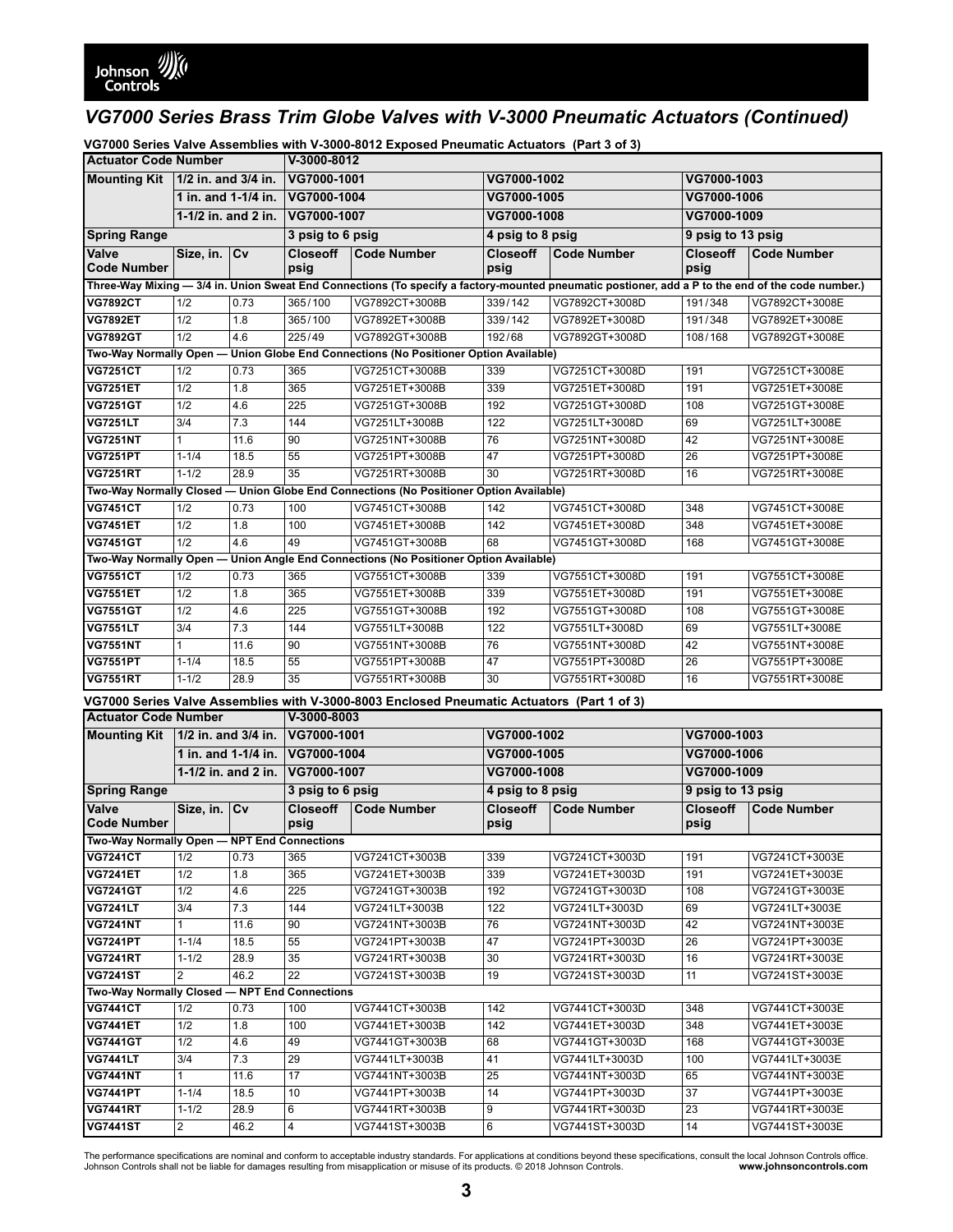## **VG7000 Series Valve Assemblies with V-3000-8003 Enclosed Pneumatic Actuators (Part 2 of 3)**

| <b>Actuator Code Number</b>                                                              |                     |             | V-3000-8003                        |                                      |                    |                                  |                   |                                  |  |
|------------------------------------------------------------------------------------------|---------------------|-------------|------------------------------------|--------------------------------------|--------------------|----------------------------------|-------------------|----------------------------------|--|
| <b>Mounting Kit</b><br>1/2 in. and 3/4 in.<br>1 in. and 1-1/4 in.<br>1-1/2 in. and 2 in. |                     | VG7000-1001 |                                    | VG7000-1002                          |                    | VG7000-1003                      |                   |                                  |  |
|                                                                                          |                     |             | VG7000-1004                        |                                      | VG7000-1005        |                                  | VG7000-1006       |                                  |  |
|                                                                                          |                     | VG7000-1007 |                                    | VG7000-1008                          |                    | VG7000-1009                      |                   |                                  |  |
|                                                                                          | <b>Spring Range</b> |             | 3 psig to 6 psig                   |                                      | 4 psig to 8 psig   |                                  | 9 psig to 13 psig |                                  |  |
| Valve                                                                                    | Size, in. Cv        |             | <b>Closeoff</b>                    | <b>Code Number</b>                   | <b>Closeoff</b>    | <b>Code Number</b>               | <b>Closeoff</b>   | <b>Code Number</b>               |  |
| <b>Code Number</b>                                                                       |                     |             | psig                               |                                      | psig               |                                  | psig              |                                  |  |
| Three-Way Mixing - NPT End Connections                                                   |                     |             |                                    |                                      |                    |                                  |                   |                                  |  |
| <b>VG7842CT</b>                                                                          | 1/2                 | 0.73        | 365/100                            | VG7842CT+3003B                       | 339/142            | VG7842CT+3003D                   | 191/348           | VG7842CT+3003E                   |  |
| <b>VG7842ET</b>                                                                          | 1/2                 | 1.8         | 365/100                            | VG7842ET+3003B                       | 339/142            | VG7842ET+3003D                   | 191/348           | VG7842ET+3003E                   |  |
| <b>VG7842GT</b>                                                                          | 1/2                 | 4.6         | 225/49                             | VG7842GT+3003B                       | 192/68             | VG7842GT+3003D                   | 108/168           | VG7842GT+3003E                   |  |
| <b>VG7842LT</b>                                                                          | 3/4                 | 7.3         | 144/29                             | VG7842LT+3003B                       | 122/41             | VG7842LT+3003D                   | 69/100            | VG7842LT+3003E                   |  |
| <b>VG7842NT</b>                                                                          | $\mathbf{1}$        | 11.6        | 90/17                              | VG7842NT+3003B                       | 76/25              | VG7842NT+3003D                   | 42/65             | VG7842NT+3003E                   |  |
| <b>VG7842PT</b>                                                                          | $1 - 1/4$           | 18.5        | 55/10                              | VG7842PT+3003B                       | 47/14              | VG7842PT+3003D                   | 26/37             | VG7842PT+3003E                   |  |
| <b>VG7842RT</b>                                                                          | $1 - 1/2$           | 28.9        | 35/6                               | VG7842RT+3003B                       | 30/9               | VG7842RT+3003D                   | 16/23             | VG7842RT+3003E                   |  |
| <b>VG7842ST</b>                                                                          | $\overline{2}$      | 46.2        | 22/4                               | VG7842ST+3003B                       | 19/6               | VG7842ST+3003D                   | 11/14             | VG7842ST+3003E                   |  |
| Two-Way Normally Open -                                                                  |                     |             | <b>Union Sweat End Connections</b> |                                      |                    |                                  |                   |                                  |  |
| <b>VG7281CT</b>                                                                          | 1/2                 | 0.73        | 365                                | VG7281CT+3003B                       | 339                | VG7281CT+3003D                   | 191               | VG7281CT+3003E                   |  |
| <b>VG7281ET</b>                                                                          | 1/2                 | 1.8         | 365                                | VG7281ET+3003B                       | 339                | VG7281ET+3003D                   | 191               | VG7281ET+3003E                   |  |
| <b>VG7281GT</b>                                                                          | 1/2                 | 4.6         | 225                                | VG7281GT+3003B                       | 192                | VG7281GT+3003D                   | 108               | VG7281GT+3003E                   |  |
| <b>VG7281LT</b>                                                                          | 3/4                 | 7.3         | 144                                | VG7281LT+3003B                       | 122                | VG7281LT+3003D                   | 69                | VG7281LT+3003E                   |  |
| <b>VG7281NT</b>                                                                          | $\mathbf{1}$        | 11.6        | 90                                 | VG7281NT+3003B                       | 76                 | VG7281NT+3003D                   | 42                | VG7281NT+3003E                   |  |
| <b>VG7281PT</b>                                                                          | $1 - 1/4$           | 18.5        | 55                                 | VG7281PT+3003B                       | 47                 | VG7281PT+3003D                   | 26                | VG7281PT+3003E                   |  |
| <b>VG7281RT</b>                                                                          | $1 - 1/2$           | 28.9        | 35                                 | VG7281RT+3003B                       | 30                 | VG7281RT+3003D                   | 16                | VG7281RT+3003E                   |  |
| <b>VG7281ST</b>                                                                          | $\overline{2}$      | 46.2        | 22                                 | VG7281ST+3003B                       | 19                 | VG7281ST+3003D                   | 11                | VG7281ST+3003E                   |  |
| Two-Way Normally Closed - Union Sweat End Connections                                    |                     |             |                                    |                                      |                    |                                  |                   |                                  |  |
| <b>VG7481CT</b>                                                                          | 1/2                 | 0.73        | 100                                | VG7481CT+3003B                       | 142                | VG7481CT+3003D                   | 348               | VG7481CT+3003E                   |  |
| <b>VG7481ET</b>                                                                          | 1/2                 | 1.8         | 100                                | VG7481ET+3003B                       | 142                | VG7481ET+3003D                   | 348               | VG7481ET+3003E                   |  |
| <b>VG7481GT</b>                                                                          | 1/2                 | 4.6         | 49                                 | VG7481GT+3003B                       | 68                 | VG7481GT+3003D                   | 168               | VG7481GT+3003E                   |  |
| <b>VG7481LT</b>                                                                          | 3/4                 | 7.3         | 29                                 | VG7481LT+3003B                       | 41                 | VG7481LT+3003D                   | 100               | VG7481LT+3003E                   |  |
| <b>VG7481NT</b>                                                                          | $\mathbf{1}$        | 11.6        | 17                                 | VG7481NT+3003B                       | 25                 | VG7481NT+3003D                   | 65                | VG7481NT+3003E                   |  |
| <b>VG7481PT</b>                                                                          | $1 - 1/4$           | 18.5        | 10                                 | VG7481PT+3003B                       | 14                 | VG7481PT+3003D                   | 37                | VG7481PT+3003E                   |  |
| <b>VG7481RT</b>                                                                          | $1 - 1/2$           | 28.9        | 6                                  | VG7481RT+3003B                       | 9                  | VG7481RT+3003D                   | 23                | VG7481RT+3003E                   |  |
| <b>VG7481ST</b>                                                                          | $\overline{2}$      | 46.2        | 4                                  | VG7481ST+3003B                       | 6                  | VG7481ST+3003D                   | 14                | VG7481ST+3003E                   |  |
| Three-Way Mixing - Union Sweat End Connections                                           |                     |             |                                    |                                      |                    |                                  |                   |                                  |  |
| <b>VG7882CT</b><br><b>VG7882ET</b>                                                       | 1/2                 | 0.73        | 365/100                            | VG7882CT+3003B                       | 339/142<br>339/142 | VG7882CT+3003D                   | 191/348           | VG7882CT+3003E<br>VG7882ET+3003E |  |
|                                                                                          | 1/2                 | 1.8         | 365/100                            | VG7882ET+3003B                       |                    | VG7882ET+3003D                   | 191/348           |                                  |  |
| <b>VG7882GT</b><br><b>VG7882LT</b>                                                       | 1/2<br>3/4          | 4.6<br>7.3  | 225/49<br>144/29                   | VG7882GT+3003B<br>VG7882LT+3003B     | 192/68<br>122/41   | VG7882GT+3003D<br>VG7882LT+3003D | 108/168<br>69/100 | VG7882GT+3003E<br>VG7882LT+3003E |  |
| <b>VG7882NT</b>                                                                          | $\mathbf{1}$        | 11.6        | 90/17                              | VG7882NT+3003B                       | 76/25              | VG7882NT+3003D                   | 42/65             | VG7882NT+3003E                   |  |
| <b>VG7882PT</b>                                                                          | $1 - 1/4$           | 18.5        | 55/10                              | VG7882PT+3003B                       | 47/14              | VG7882PT+3003D                   | 26/37             | VG7882PT+3003E                   |  |
| <b>VG7882RT</b>                                                                          | $1 - 1/2$           | 28.9        | 35/6                               | VG7882RT+3003B                       | 30/9               | VG7882RT+3003D                   | 16/23             | VG7882RT+3003E                   |  |
| <b>VG7882ST</b>                                                                          | $\overline{2}$      | 46.2        | $\sqrt{22/4}$                      | VG7882ST+3003B                       | 19/6               | VG7882ST+3003D                   | 11/14             | VG7882ST+3003E                   |  |
| Two-Way Normally Open -                                                                  |                     |             |                                    | -3/8 in. Union Sweat End Connections |                    |                                  |                   |                                  |  |
| <b>VG7271CT</b>                                                                          | 1/2                 | 0.73        | 365                                | VG7271CT+3003B                       | 339                | VG7271CT+3003D                   | 191               | VG7271CT+3003E                   |  |
| <b>VG7271ET</b>                                                                          | 1/2                 | 1.8         | 365                                | VG7271ET+3003B                       | 339                | VG7271ET+3003D                   | 191               | VG7271ET+3003E                   |  |
| <b>VG7271GT</b>                                                                          | 1/2                 | 4.6         | 225                                | VG7271GT+3003B                       | 192                | VG7271GT+3003D                   | 108               | VG7271GT+3003E                   |  |
| Two-Way Normally Closed - 3/8 in. Union Sweat End Connections                            |                     |             |                                    |                                      |                    |                                  |                   |                                  |  |
| <b>VG7471CT</b>                                                                          | 1/2                 | 0.73        | 100                                | VG7471CT+3003B                       | 142                | VG7471CT+3003D                   | 348               | VG7471CT+3003E                   |  |
| <b>VG7471ET</b>                                                                          | 1/2                 | 1.8         | 100                                | VG7471ET+3003B                       | $\frac{1}{142}$    | VG7471ET+3003D                   | 348               | VG7471ET+3003E                   |  |
| <b>VG7471GT</b>                                                                          | 1/2                 | 4.6         | 49                                 | VG7471GT+3003B                       | 68                 | VG7471GT+3003D                   | 168               | VG7471GT+3003E                   |  |
| Three-Way Mixing - 3/8 in. Union Sweat End Connections                                   |                     |             |                                    |                                      |                    |                                  |                   |                                  |  |
| <b>VG7872CT</b>                                                                          | 1/2                 | 0.73        | 365/100                            | VG7872CT+3003B                       | 339/142            | VG7872CT+3003D                   | 191/348           | VG7872CT+3003E                   |  |
| <b>VG7872ET</b>                                                                          | 1/2                 | 1.8         | 365/100                            | VG7872ET+3003B                       | 339/142            | VG7872ET+3003D                   | 191/348           | VG7872ET+3003E                   |  |
| <b>VG7872GT</b>                                                                          | 1/2                 | 4.6         | 225/49                             | VG7872GT+3003B                       | 192/68             | VG7872GT+3003D                   | 108/168           | VG7872GT+3003E                   |  |
|                                                                                          |                     |             |                                    |                                      |                    |                                  |                   |                                  |  |

The performance specifications are nominal and conform to acceptable industry standards. For applications at conditions beyond these specifications, consult the local Johnson Controls office.<br>Johnson Controls . some www.jo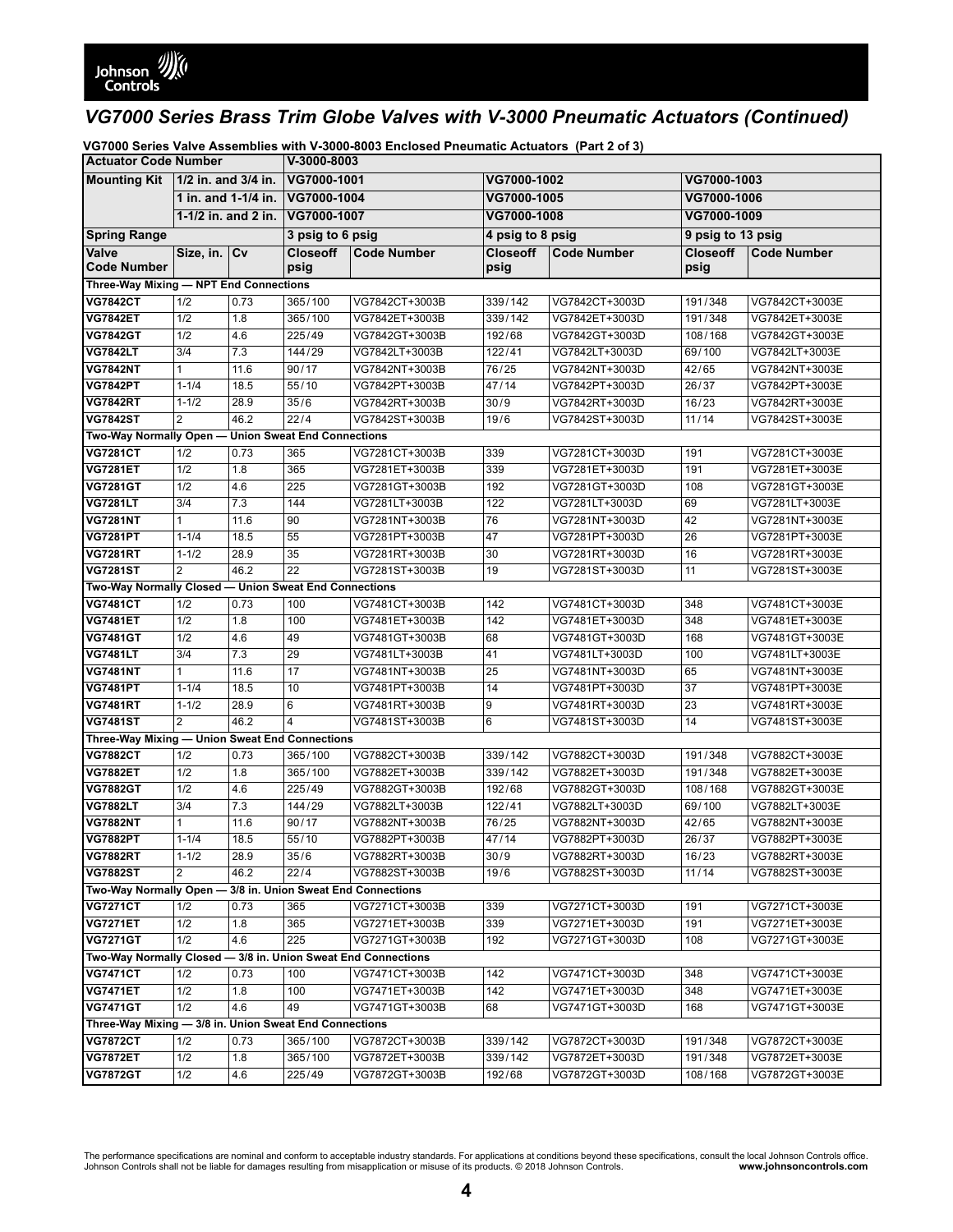**VG7000 Series Valve Assemblies with V-3000-8003 Enclosed Pneumatic Actuators (Part 3 of 3)**

| <b>Actuator Code Number</b>                                   |                                                     | V-3000-8003             |                            |                    |                            |                    |                   |                    |  |
|---------------------------------------------------------------|-----------------------------------------------------|-------------------------|----------------------------|--------------------|----------------------------|--------------------|-------------------|--------------------|--|
| <b>Mounting Kit</b>                                           | 1/2 in. and 3/4 in.<br>1 in. and 1-1/4 in.          |                         | VG7000-1001<br>VG7000-1004 |                    | VG7000-1002<br>VG7000-1005 |                    | VG7000-1003       |                    |  |
|                                                               |                                                     |                         |                            |                    |                            |                    | VG7000-1006       |                    |  |
|                                                               |                                                     | $1-1/2$ in. and $2$ in. |                            | VG7000-1007        |                            | VG7000-1008        |                   | VG7000-1009        |  |
| <b>Spring Range</b>                                           |                                                     |                         | 3 psig to 6 psig           |                    | 4 psig to 8 psig           |                    | 9 psig to 13 psig |                    |  |
| Valve                                                         | Size, in.   Cv                                      |                         | <b>Closeoff</b>            | <b>Code Number</b> | <b>Closeoff</b>            | <b>Code Number</b> | <b>Closeoff</b>   | <b>Code Number</b> |  |
| <b>Code Number</b>                                            |                                                     |                         | psig                       |                    | psig                       |                    | psig              |                    |  |
| Two-Way Normally Open - 3/4 in. Union Sweat End Connections   |                                                     |                         |                            |                    |                            |                    |                   |                    |  |
| <b>VG7291CT</b>                                               | 1/2                                                 | 0.73                    | 365                        | VG7291CT+3003B     | 339                        | VG7291CT+3003D     | 191               | VG7291CT+3003E     |  |
| <b>VG7291ET</b>                                               | 1/2                                                 | 1.8                     | 365                        | VG7291ET+3003B     | 339                        | VG7291ET+3003D     | 191               | VG7291ET+3003E     |  |
| <b>VG7291GT</b>                                               | 1/2                                                 | 4.6                     | 225                        | VG7291GT+3003B     | 192                        | VG7291GT+3003D     | 108               | VG7291GT+3003E     |  |
| Two-Way Normally Closed - 3/4 in. Union Sweat End Connections |                                                     |                         |                            |                    |                            |                    |                   |                    |  |
| <b>VG7491CT</b>                                               | 1/2                                                 | 0.73                    | 100                        | VG7491CT+3003B     | 142                        | VG7491CT+3003D     | 348               | VG7491CT+3003E     |  |
| <b>VG7491ET</b>                                               | 1/2                                                 | 1.8                     | 100                        | VG7491ET+3003B     | 142                        | VG7491ET+3003D     | 348               | VG7491ET+3003E     |  |
| <b>VG7491GT</b>                                               | 1/2                                                 | 4.6                     | 49                         | VG7491GT+3003B     | 68                         | VG7491GT+3003D     | 168               | VG7491GT+3003E     |  |
| Three-Way Mixing - 3/4 in. Union Sweat End Connections        |                                                     |                         |                            |                    |                            |                    |                   |                    |  |
| <b>VG7892CT</b>                                               | 1/2                                                 | 0.73                    | 365/100                    | VG7892CT+3003B     | 339/142                    | VG7892CT+3003D     | 191/348           | VG7892CT+3003E     |  |
| <b>VG7892ET</b>                                               | 1/2                                                 | 1.8                     | 365/100                    | VG7892ET+3003B     | 339/142                    | VG7892ET+3003D     | 191/348           | VG7892ET+3003E     |  |
| <b>VG7892GT</b>                                               | 1/2                                                 | 4.6                     | 225/49                     | VG7892GT+3003B     | 192/68                     | VG7892GT+3003D     | 108/168           | VG7892GT+3003E     |  |
|                                                               | Two-Way Normally Open - Union Globe End Connections |                         |                            |                    |                            |                    |                   |                    |  |
| <b>VG7251CT</b>                                               | 1/2                                                 | 0.73                    | 365                        | VG7251CT+3003B     | 339                        | VG7251CT+3003D     | 191               | VG7251CT+3003E     |  |
| <b>VG7251ET</b>                                               | 1/2                                                 | 1.8                     | 365                        | VG7251ET+3003B     | 339                        | VG7251ET+3003D     | 191               | VG7251ET+3003E     |  |
| <b>VG7251GT</b>                                               | 1/2                                                 | 4.6                     | 225                        | VG7251GT+3003B     | 192                        | VG7251GT+3003D     | 108               | VG7251GT+3003E     |  |
| <b>VG7251LT</b>                                               | $\overline{3/4}$                                    | 7.3                     | 144                        | VG7251LT+3003B     | 122                        | VG7251LT+3003D     | 69                | VG7251LT+3003E     |  |
| <b>VG7251NT</b>                                               | $\mathbf{1}$                                        | 11.6                    | 90                         | VG7251NT+3003B     | 76                         | VG7251NT+3003D     | 42                | VG7251NT+3003E     |  |
| <b>VG7251PT</b>                                               | $1 - 1/4$                                           | 18.5                    | 55                         | VG7251PT+3003B     | 47                         | VG7251PT+3003D     | 26                | VG7251PT+3003E     |  |
| <b>VG7251RT</b>                                               | $1 - 1/2$                                           | 28.9                    | 35                         | VG7251RT+3003B     | 30                         | VG7251RT+3003D     | 16                | VG7251RT+3003E     |  |
| Two-Way Normally Closed - Union Globe End Connections         |                                                     |                         |                            |                    |                            |                    |                   |                    |  |
| <b>VG7451CT</b>                                               | 1/2                                                 | 0.73                    | 100                        | VG7451CT+3003B     | 142                        | VG7451CT+3003D     | 348               | VG7451CT+3003E     |  |
| <b>VG7451ET</b>                                               | 1/2                                                 | 1.8                     | 100                        | VG7451ET+3003B     | 142                        | VG7451ET+3003D     | 348               | VG7451ET+3003E     |  |
| <b>VG7451GT</b>                                               | 1/2                                                 | 4.6                     | 49                         | VG7451GT+3003B     | 68                         | VG7451GT+3003D     | 168               | VG7451GT+3003E     |  |
|                                                               | Two-Way Normally Open - Union Angle End Connections |                         |                            |                    |                            |                    |                   |                    |  |
| <b>VG7551CT</b>                                               | 1/2                                                 | 0.73                    | 365                        | VG7551CT+3003B     | 339                        | VG7551CT+3003D     | 191               | VG7551CT+3003E     |  |
| <b>VG7551ET</b>                                               | 1/2                                                 | 1.8                     | 365                        | VG7551ET+3003B     | 339                        | VG7551ET+3003D     | 191               | VG7551ET+3003E     |  |
| <b>VG7551GT</b>                                               | 1/2                                                 | 4.6                     | 225                        | VG7551GT+3003B     | 192                        | VG7551GT+3003D     | 108               | VG7551GT+3003E     |  |
| <b>VG7551LT</b>                                               | 3/4                                                 | 7.3                     | 144                        | VG7551LT+3003B     | 122                        | VG7551LT+3003D     | 69                | VG7551LT+3003E     |  |
| <b>VG7551NT</b>                                               | $\mathbf{1}$                                        | 11.6                    | 90                         | VG7551NT+3003B     | 76                         | VG7551NT+3003D     | 42                | VG7551NT+3003E     |  |
| <b>VG7551PT</b>                                               | $1 - 1/4$                                           | 18.5                    | 55                         | VG7551PT+3003B     | 47                         | VG7551PT+3003D     | 26                | VG7551PT+3003E     |  |
| <b>VG7551RT</b>                                               | $1 - 1/2$                                           | 28.9                    | 35                         | VG7551RT+3003B     | 30                         | VG7551RT+3003D     | 16                | VG7551RT+3003E     |  |